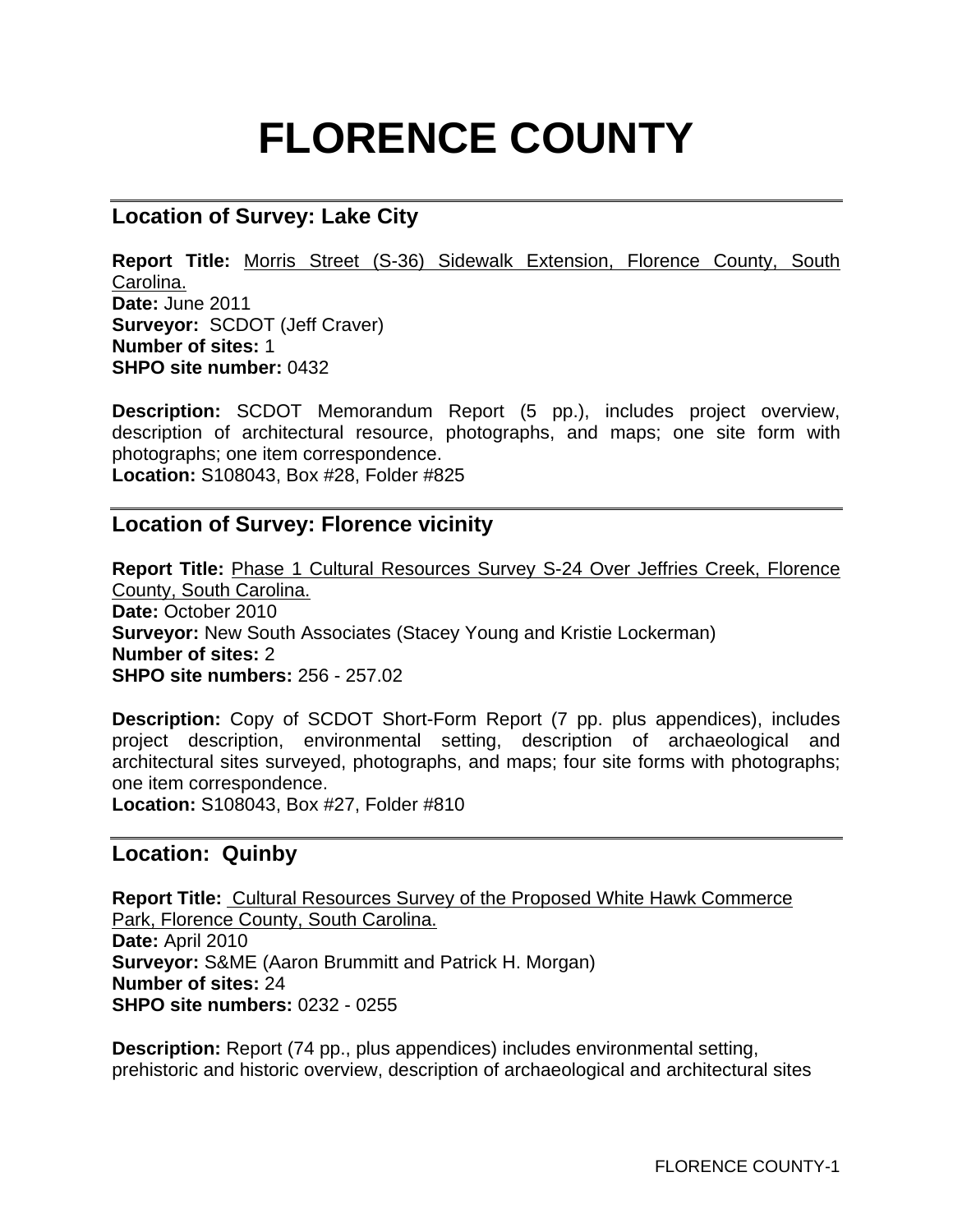surveyed, artifact catalog, maps, and photographs; twenty-four site forms with photographs; three items correspondence. **Location:** S108043, Box #27, Folder #797

#### **Location of Survey: Florence vicinity**

**Report Title:** Cultural Resources Survey of the TV Road Widening Project, Florence County, South Carolina. **Date:** January 2010 **Surveyor:** Brockington and Associates (David S. Baluha, Joshua N. Fletcher, and Edward Salo) **Number of sites:** 6 **SHPO site numbers:** 228 - 232.01

**Description:** Copy of SCDOT Short-Form Report (6 pp. plus appendices), includes project description, environmental setting, description of archaeological and architectural sites surveyed, photographs, and maps; six site forms with photographs; one item correspondence. **Location:** S108043, Box #26, Folder #771

#### **Location of survey: Lake City to Kingsburg**

**Report Title:** Phase 1 Cultural Resource Investigations of the US 378 Road Widening, Lake City to Kingsburg, Florence County, South Carolina. **Date:** October 2009 **Surveyor:** TRC (Sean Norris) **Number of sites:** 138 **SHPO site numbers:** 3698 - 3768

**Description:** Report (179 pp.) includes project description, environmental and cultural overview, previous and newly identified archaeological and architectural resources, maps, and photographs; one hundred thirty-eight site forms with photographs; one item correspondence.

**Location:** S108043, Box # 26, Folder #767 - #769

# **Location of survey: Timmonsville**

**Report Title:** Cultural Resources Survey (Addendum) of the US 76 Widening, I-95 to S-403, Florence County, South Carolina. **Date:** August 2009 **Surveyor:** Coastal Carolina Research (Dennis Gosser, Loretta Lautzenheiser, and Jennifer Stewart) **Number of sites:** 14 **SHPO site numbers:** 0219 - 0226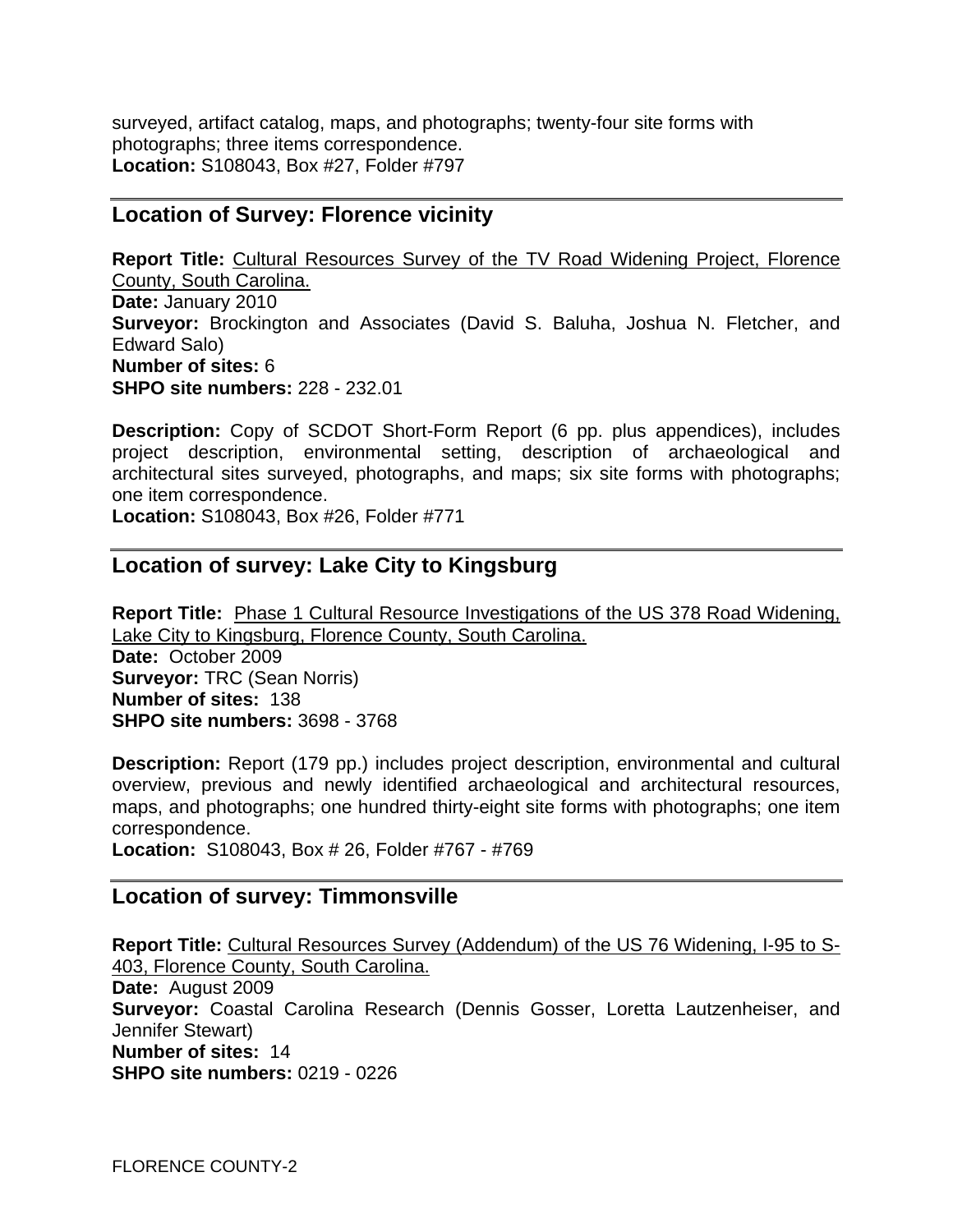**Description:** Architectural short form report (8 pp. plus appendices) includes project description, environmental setting, previous and newly identified archaeological and architectural resources, maps, and photographs; four page addendum report; fourteen site forms with photographs; two items correspondence. **Location:** S108043, Box #26, Folder #752

#### **Location of Survey: Johnsonville**

**Report Title:** Archaeological Investigation of the SC-41 (Kingsburg Highway) Road Widening in Florence County, South Carolina. **Date:** August 2009 **Surveyor:** SCDOT (Jeff Craver) **Number of sites:** 1 **SHPO site number:** 0227

**Description:** Copy of SCDOT Archaeological/Architectural Short-Form Report (3 pp. plus appendices), includes project description, previously and newly identified archaeological and architectural resources, photographs, and maps; one site form with photographs; one item correspondence.

**Location:** S108043, Box #25, Folder #748

#### **Location of survey: Pamplico vicinity**

**Report Title:** Visual Assessment and Reconnaissance Level Architectural Survey for the Pee Dee Electrical Generating Station, Florence and Marion Counties, South Carolina. **Date:** November 2008 **Surveyor:** Archaeological Research Laboratory, University of Tennessee (Gail L. Guymon and Elizabeth Kellar DeCorse) **Number of sites:** 55 **SHPO site numbers:** 0122 - 0123, 0128 - 0130, 0171 - 0214

**Description:** Report (71 pp. plus appendix) includes project description, environmental and cultural overview, description of previously identified and newly identified architectural resources, maps, and photographs; fifty-five site forms with photographs. **Location:** S108043, Box #25, Folder #737

# **Location of Survey: Evergreen vicinity**

**Report Title:** Archaeological and Architectural Reconnaissance Survey of the SC Route 51/Road S-21-551 Intersection Improvements Project. **Date:** January 2009 **Surveyor:** SCDOT (Wayne Roberts) **Number of sites:** 3 **SHPO site numbers:** 0216 - 0218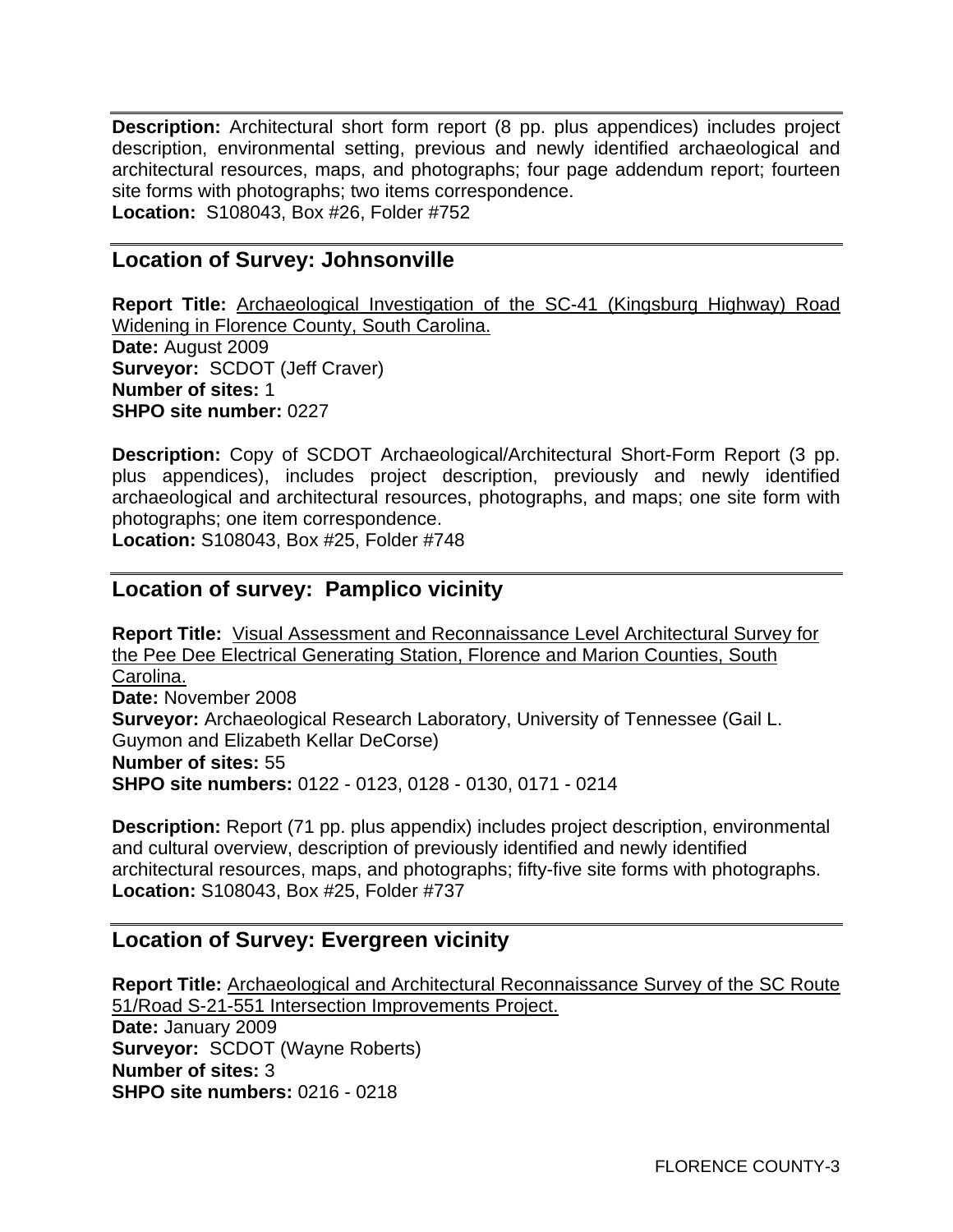**Description:** Copy of SCDOT Archaeological/Architectural Short-Form Report (3 pp. plus appendices), includes project description, environmental setting, architectural resource descriptions, and maps; three site forms with photographs; one item correspondence.

**Location:** S108043, Box #25, Folder #732

#### **Location of survey: Timmonsville**

**Report Title:** Architectural Resources Survey of the US 76 Widening, I-95 to S-403, Florence County, South Carolina. **Date:** July 2008 **Surveyor:** Coastal Carolina Research (Loretta Lautzenheiser and Jennifer Stewart) **Number of sites:** 8 **SHPO site numbers:** 0163 - 0170

**Description:** Architectural short form report (6 pp. plus appendices) includes project description, environmental setting, previously identified archaeological resources, identification of architectural resources, and maps; eight site forms with photographs; one item correspondence.

**Location:** S108043, Box #24, Folder #719

# **Location of survey: Pamplico vicinity**

**Report Title:** Phase I Cultural Resource Survey of a Proposed 11.5 Mile Electrical Transmission Line for the Proposed Pee Dee Electrical Generating Facility, Florence County, South Carolina. **Date:** December 2006 **Surveyor:** Maptec Engineering and Consulting (Patrick Garrow, Todd Cleveland, and Catherine Dietz) **Number of sites:** 19 **SHPO site numbers:** 0115 – 0131.01

**Description:** Report (106 pp. plus appendix) includes project description, environmental and cultural overview, description of historic resources, maps, and photographs; negatives; nineteen site forms with photographs; three items correspondence. **Location:** S108043, Box #24, Folder #703

# **Location of survey: Kingsburg vicinity**

**Report Title:** Phase I Cultural Resource Survey of a Dismantled 4.3 Mile Railroad Corridor, Florence County, South Carolina. **Date:** December 2006 **Surveyor:** Maptec Engineering and Consulting (Patrick Garrow, Todd Cleveland, and Catherine Dietz)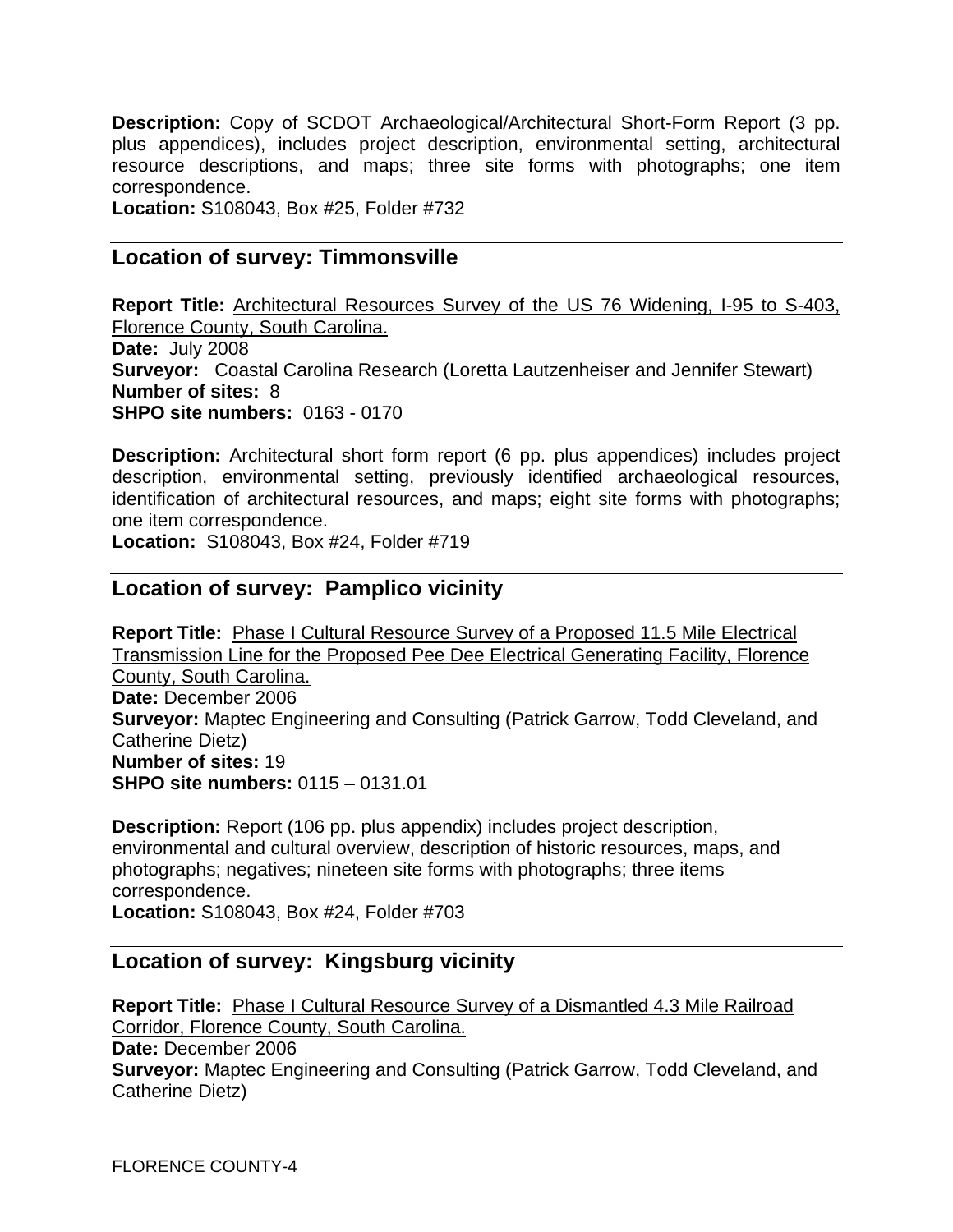#### **Number of sites:** 4 **SHPO site numbers:** 0078, 0112 – 0114

**Description:** Report (51 pp. plus appendix) includes project description, environmental and cultural overview, description of historic resources, maps, and photographs; negatives; four site forms with photographs; one item correspondence. **Location:** S108043, Box #24, Folder #702

#### **Location of Survey: Florence vicinity**

**Report Title:** Cultural Resources Survey of the Pine Needles Road (S-577) Widening Project. **Date:** October 2007 **Surveyor:** SCDOT (Chad Long and Wayne Roberts) **Number of sites:** 2 **SHPO site numbers:** 0161 - 0162

**Description:** Copy of SCDOT Archaeological/Architectural Short-Form Report (7 pp. plus appendices), includes environmental setting, project description, historic resource descriptions, and maps; two site forms with photographs; one item correspondence. **Location:** S108043, Box #22, Folder #682

#### **Location of survey: Florence vicinity**

**Report Title:** Cultural Resources Survey of the South Florence Tap 69kV Transmission Line, Florence County, South Carolina. **Date:** September 2006 **Surveyor:** Chicora Foundation (Michael Trinkley and Nicole Southerland) **Number of sites:** 1 **SHPO site number:** 0111

**Description:** Report (37 pp.) includes maps and description of project area, environmental and cultural overview, and research methods and findings; one site form with photographs and map; three items correspondence. **Location:** S108043, Box #21, Folder #634

# **Location of survey: Gresham vicinity**

**Report Title:** Intensive Archaeological and Architectural Survey, US-378 Widening and Bridge Replacement over the Great Pee Dee River in Florence and Marion Counties, South Carolina. **Date:** March 2005 **Surveyor:** Legacy Research Associates (Deborah Joy) **Number of sites:** 7 **SHPO site numbers:** 0021 - 0024 (Marion County), 0092.01 - 0092.03 (Florence County)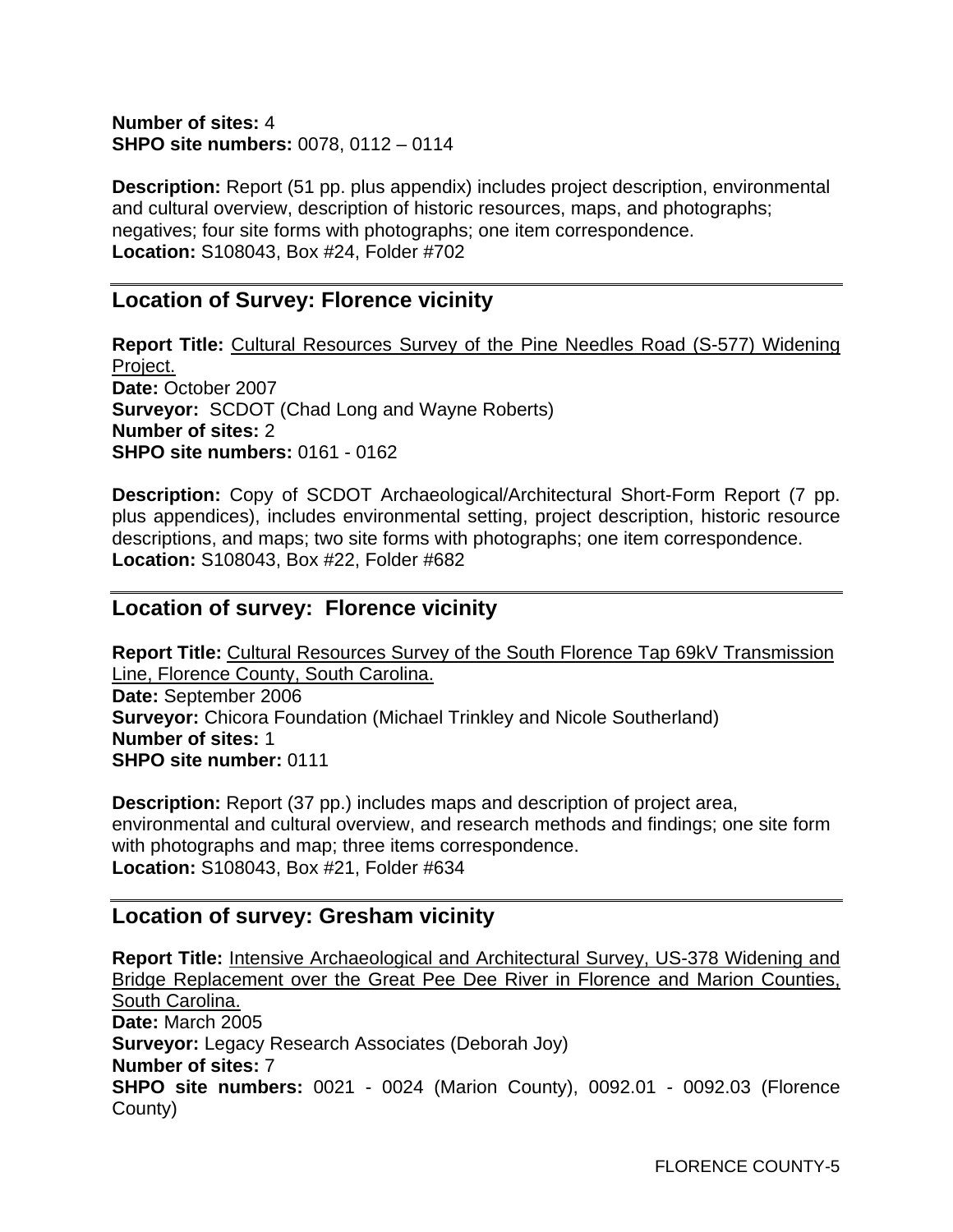**Description:** Draft report (68 pp.) includes maps of project area, provides environmental context and cultural overview, archaeological and architectural resources; seven site forms with photographs; two items correspondence. **Location:** S108043, Box #20, Folder #620

#### **Location of Survey: Florence vicinity**

**Report Title:** Archaeological and Architectural Survey of the I-95/SWC 327 Interchange, Florence County, South Carolina. **Date:** October 2005 **Surveyor:** New South Associates (R. Jeannine Windham and Terri Gillett) **Number of sites:** 7 **SHPO site numbers:** 0101 - 0103.04, 0104 & 0105

**Description:** Copy of SCDOT Archaeological/Architectural Short-Form Report (8 pp. plus appendices), includes environmental setting, project description, site descriptions, and maps; one site form with photographs; one item correspondence. **Location:** S108043, Box #20, Folder #592

#### **Location of Survey: Evergreen**

**Report Title:** Cultural Resources Survey of the SC-51/SC-327/Road S-149 Intersection in Florence County, South Carolina. **Date:** February 2005 **Surveyor:** SCDOT (Bonnie Frick) **Number of sites:** 5 **SHPO site numbers:** 0094 - 0098

**Description:** Copy of SCDOT Archaeological/Architectural Short-Form Report (2 pp. plus appendices), includes environmental setting, project description, site descriptions, and maps; five site forms with photographs; one item correspondence. **Location:** S108043, Box #19, Folder #582

#### **Location of Survey: Hyman vicinity**

**Report Title:** Cultural Resources Survey of the Proposed Bridge Replacement on SC-51 over Big Swamp, Florence County, South Carolina. **Date:** November 2005 **Surveyor:** Brockington and Associates (Alex Sweeney and Erin Kane) **Number of sites:** 3 **SHPO site numbers:** 0106 - 0108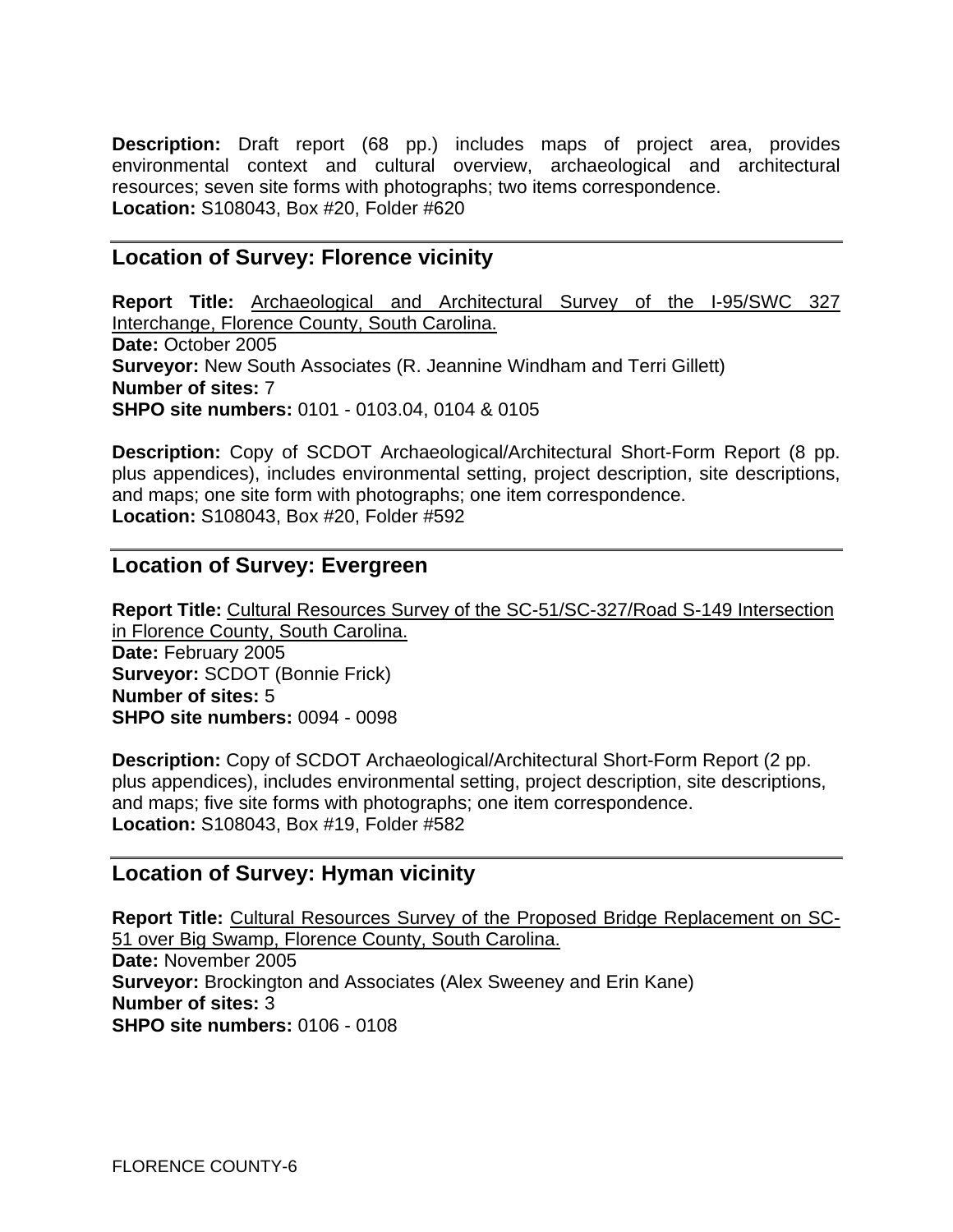**Description:** Copy of SCDOT Short-Form Report (3 pp. plus appendices), includes environmental setting, project description, site descriptions, and maps; one site form with photographs; one item correspondence. **Location:** S108043, Box #19, Folder #574

# **Location of Survey: Cartersville vicinity**

**Report Title:** Cultural Resources Survey of the Proposed Bridge Replacement on US 76 over Lynches River, Florence and Lee Counties, South Carolina. **Date:** November 2005 **Surveyor:** Brockington and Associates (Alex Sweeney and Erin Kane) **Number of sites:** 2 **SHPO site numbers:** 0109 & 0110

**Description:** Archaeological/Architectural Short-Form Report (3 pp. plus appendices), includes environmental setting, project description, site descriptions, and maps; two site forms with photographs; one item correspondence. **Location:** S108043, Box #19, Folder #567

#### **Location of survey: Pamplico vicinity**

**Report Title:** Intensive Archaeological and Architectural Survey for Proposed Improvements to the S-86 (Big Swamp Road) Intersection with S-164 and S-729 (Bass Road) in Florence County, South Carolina. **Date:** October 2005 **Surveyor:** Legacy Research Associates (Daniel Baicy and Jennifer B. Stewart) **Number of sites:** 1 **SHPO Site number:** 0101

**Description:** Report (14 pp. plus appendix), includes environmental setting, project description, site descriptions, artifact inventory, and maps; one site form with photograph; one item correspondence. **Location:** S108043, Box #19, Folder #559

#### **Location of Survey: Florence**

**Report Title:** Cultural Resources Survey of the Proposed S-112 Realignment, Florence County, South Carolina. **Date:** May 2005 **Surveyor:** Brockington and Associates (Ed Salo, Ed Sipes, and Jason Ellerbee) **Number of sites:** 2 **SHPO site numbers:** 0099.00 - 0099.01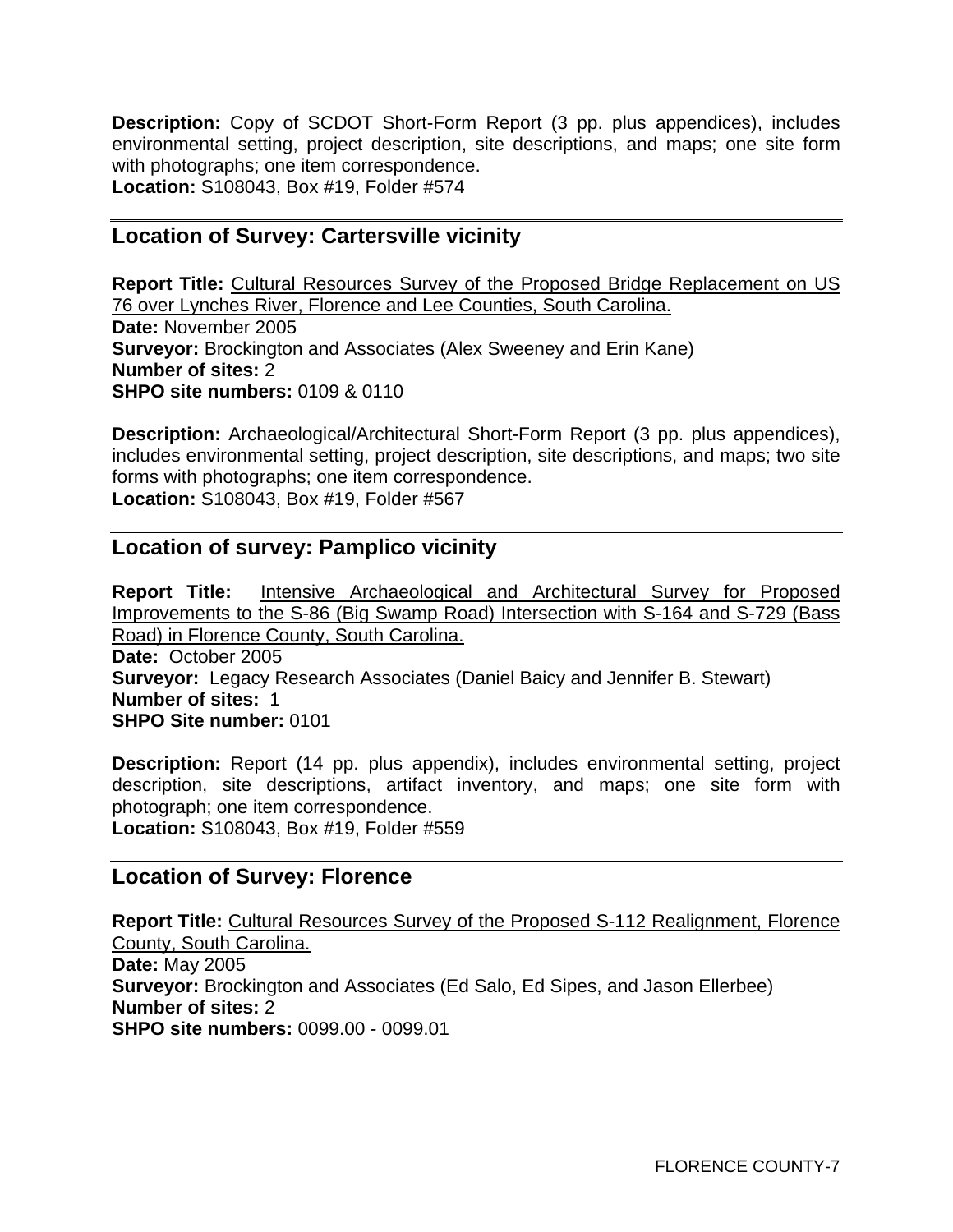**Description:** Archaeological/Architectural Short-Form Report (3 pp. plus appendices), includes environmental setting, project description, site descriptions, road plans, and maps; two site forms with photographs; one item correspondence. **Location:** S108043, Box #18, Folder #527

#### **Location of survey: Florence**

**Report Title:** Archaeological Reconnaissance and Historical Architectural Survey of US-76/301 and Road S-354 (Dargan Street) Intersection Improvements Project, Florence County, South Carolina. **Date:** January 2005 **Surveyor:** SCDOT (Bonnie Frick and Wayne Roberts) **Number of sites:** 3 **SHPO Site numbers:** 0089 - 0091

**Description:** Copy of SCDOT Archaeological/Architectural Short-Form Report (3 pp. plus appendices), includes environmental setting, project description, site descriptions, and maps; three site forms with photographs; one item correspondence. **Location:** S108043, Box #18, Folder #492

# **Location of survey: Johnsonville vicinity**

**Report Title:** Cultural Resources Survey of the SC Route 41 Bridge Replacements Study Corridor from the Intersection of SC Route 41 and White Oak Drive to the Intersection of SC Route 41 and State Road 99, Florence County, South Carolina. **Date:** April 2004 **Surveyor:** LPA Group (Lee Tippett and Eric Griffitts) **Number of sites:** 1 **SHPO site number:** 0084

**Description:** Report (50 pp. plus appendices, spiral bound) includes project description, environmental setting, discussion of architectural sites identified, photographs, map, copy of archaeological site form, cataloging methodology and bibliography; one site form with photographs; one item correspondence. **Location:** S108043, Box #17, Folder #450

# **Location of survey: Florence County**

**Report Title:** Architectural Survey of Four Bridges along the SC Route 41 Bridge Replacement Project, Florence County, South Carolina. **Date:** April 2004 **Surveyor:** Brockington and Associates, Inc. (Ed Salo) **Number of sites:** 4 **SHPO site numbers:** 0085 - 0088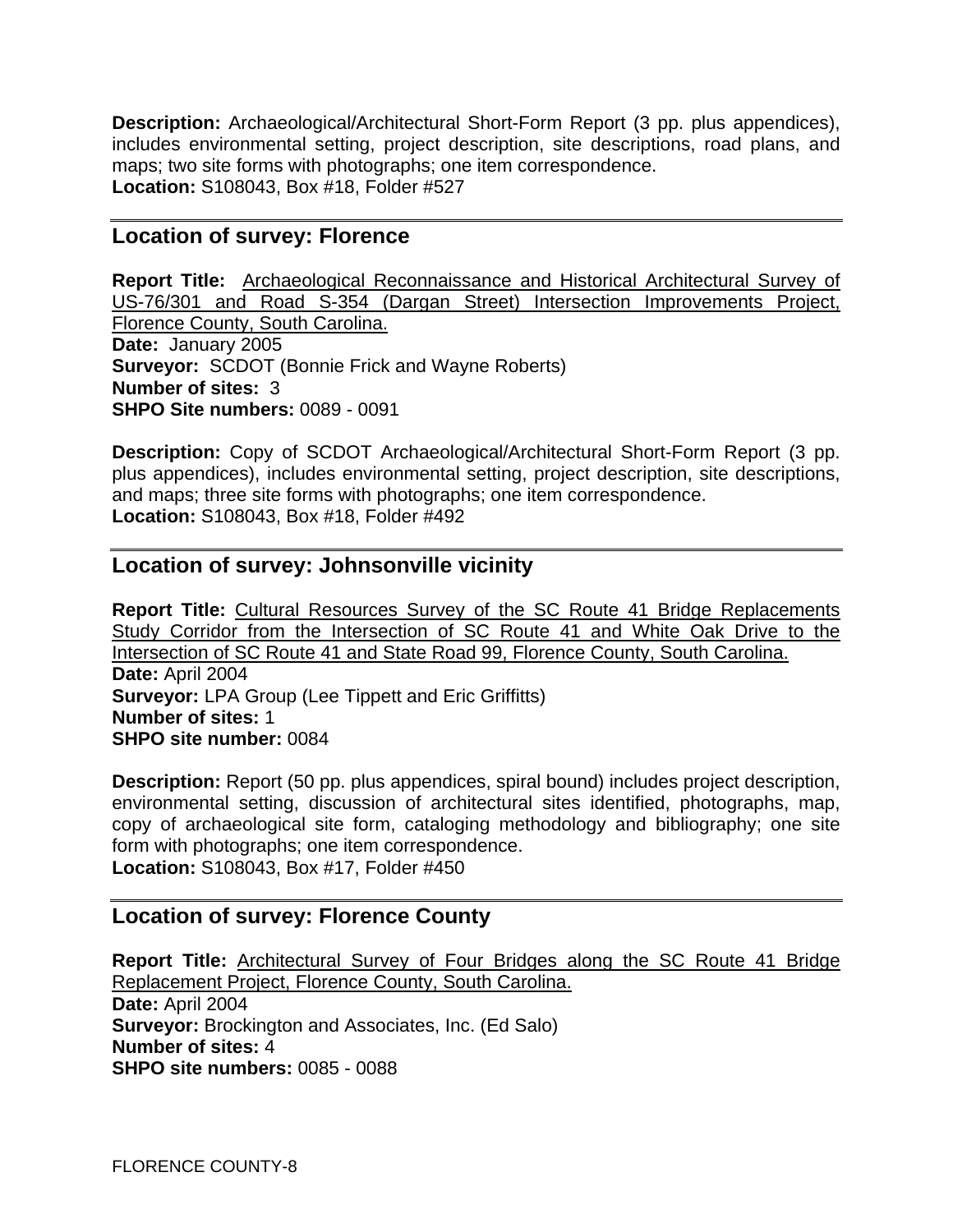**Description:** Report (20 pp. plus appendices, spiral bound) includes project description, environmental setting, discussion of architectural sites identified, photographs, map, and bibliography; four site forms; one item correspondence. **Location:** S108043, Box #16, Folder #430

#### **Location of Survey: Johnsonville & Hannah**

**Report Title:** SCFL02/Eaddy, 300-foot Guyed Telecommunications Tower at 1421 West Highway 378 in Hannah, SC and SCFL01/McWhite, 300-foot Guyed Telecommunications Tower at 606 West Myrtle Beach Highway in Johnsonville, SC. **Date:** March 2003 **Surveyor:** Rescom Environmental Corp. **Number of sites:** 10 **SHPO site numbers:** 0076 - 0083 (including 0079.01, 0079.02, & 0080.01)

**Description:** Two separate short-form reports including project description, environmental setting, previously documented properties, findings and conclusions, maps, and photographs; ten survey site forms with photographs and negatives; two items correspondence.

**Location:** S108043, Box #16, Folder #407

# **Location of Survey: Lake City**

**Report Title:** Lake City, eight sites outside downtown historic district. **Date:** June 2002 **Surveyor:** Sarah Fick **Number of sites:** 8 **SHPO site numbers:** 0068 - 0075

**Description:** Eight site forms with photographs; two items correspondence. 0068: Lake City Presbyterian Church, East Main St.; 0069: Lake City Elementary School, South Blanding St.; 0070: First Baptist Church and Cemetery, Church St.; 0071: Wesley Chapel Methodist Church, S. Church St.; 0072: Imperial Tobacco Co., 214 S. Acline St.; 0073: McClam House, 241 W. Main St.; 0074: McLendon House, 274 W. Main St.; 0075: McLendon House, 280 W. Main St.

**Location:** S108043, Box #14, Folder #362

# **Location of Survey: US 378**

**Report Title:** Intensive Cultural Resources Survey of US Route 378 Improvements Corridor, Clarendon County, Florence County, and Williamsburg County, South Carolina. **Date:** January 2001 **Surveyor:** Brockington and Associates (Bruce G. Harvey) **Number of sites:** 34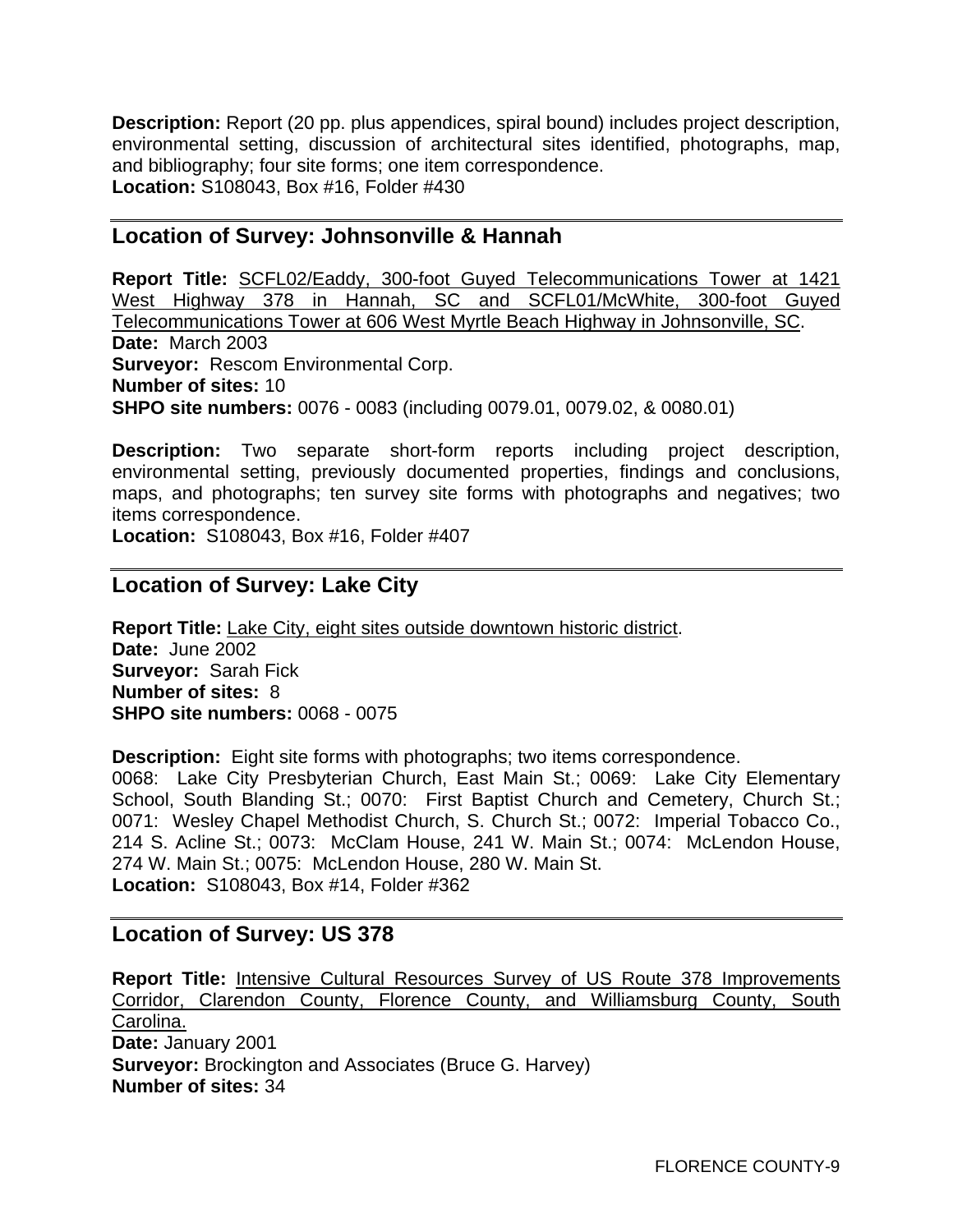**SHPO site numbers:** 0037-0053 (Florence Co), 0040-0044 (Williamsburg Co), 0234- 0246 (Clarendon Co)

**Description:** Report (viii, 94 pp. plus appendices) includes history and description of project area, description of architectural sites, maps, photographs; two items correspondence; site forms with photographs. **Location:** S108043, Box #10, Folder #249-250

# **Location of Survey: Johnsonville Industrial Park-Florence County**

**Report Title:** Cultural Resources Survey of the Johnsonville Industrial Park, Florence County, South Carolina. **Date:** April 2001 **Surveyor:** Chicora Foundation (Mike Trinkley and Nicole Sutherland) **Number of sites:** 6 **SHPO site numbers:** 0054 through 0059

**Description:** Report (iv, 44 pp.) includes description of area, background history, maps, photographs; section of topo quad showing sites surveyed; site forms with photographs; two items correspondence.

**Location:** S108043, Box #10, Folder #244

#### **Location of survey: Florence County**

**Report Title:** Cultural Resources Survey of the Royal Landing Tract, Florence County, South Carolina. **Date:** December 1999 **Surveyor:** Brockington and Associates, Inc. (Dawn Reid) **Number of sites:** 4 **SHPO site numbers:** 0035 - 0036 **Description:** Report (34 p. plus appendices, spiral bound) includes discussion of architectural and archaeological sites identified, photographs, map, and bibliography; no site forms; two items correspondence. **Location:** S108043, Box #7, Folder #198

#### **Location of survey: Harlee Tract – Northeast of Florence**

**Report Title:** Cultural Resources Survey of the Harlee Tract, Florence County, South Carolina. **Date:** September 1999 **Surveyor:** Brockington and Associates, Inc. (Dawn Reid, Joseph Charles, and Bruce Harvey) **Number of sites:** 10 **SHPO site numbers:** 0025 - 0034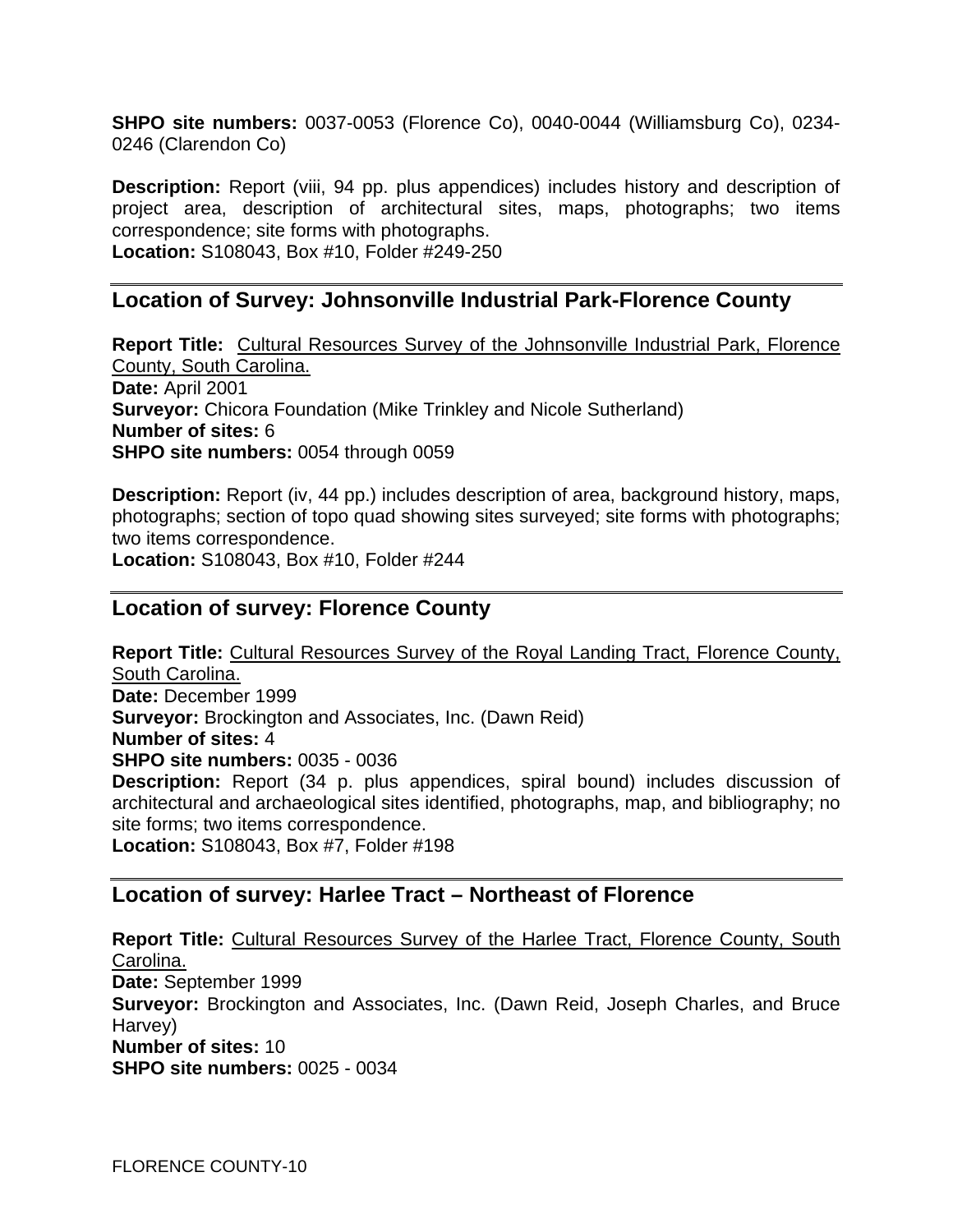**Description:** Report (86 pp. plus appendices, bound) includes description of project area, historical background of area, archaeological findings, description of architectural resources surveyed, project effects, photographs, and maps; 3 items correspondence; *Harlee Farm Complex Photo Documentation, Florence, South Carolina* (November 1999, bound, unnumbered); site forms with photographs. **Location:** S108043, Box #7, Folders #190-192

# **Location of survey: US 378 Bridge Replacement**

**Date:** 1999 **Surveyor:** SC Department of Transportation (Wayne Roberts) **Number of sites:** 1 **SHPO site number:** 0024

**Description:** SCDOT Environmental Section Archaeological Field Report (6 pp.) includes description of architectural sites surveyed and maps showing location of project area; survey form with photographs attached; 1 item correspondence. **Location:** S108043, Box #5, Folder #158

#### **Location of survey: S-577/S-112/S-576 intersection, Florence County**

**Report Title:** Intensive Archaeological and Architectural Survey of the Pine Needle Road (S-577)/South Ebenezar Road (S-112)/Old Ebenezar Road (S-576) Intersection Improvement Project, Florence County. **Date:** August 1998 **Surveyor:** SCDOT (Wayne D. Roberts) **Number of sites:** 2 **SHPO site numbers:** 0022-0023

**Description:** No report; section of USGS topo map showing historic resources; two site forms with photographs. **Location:** S108043, Box #13, Folder #334

# **Location of survey: East of S-69; 2000' S. of Jct. S-106**

**Report Title:** Intensive Archaeological Survey of a Portion of the Young Farm Tract, Florence County, South Carolina. **Date:** 1997 **Surveyor:** Chicora Foundation, Inc. (Mike Trinkley) **Number of sites:** 6 **SHPO site numbers:** None Assigned

**Description:** Report (vi, 76 p.; bound), includes photographs, maps, and bibliography; survey site forms with photographs; USGS topo map of survey area. **Location:** S108043, Box #4, Folder #108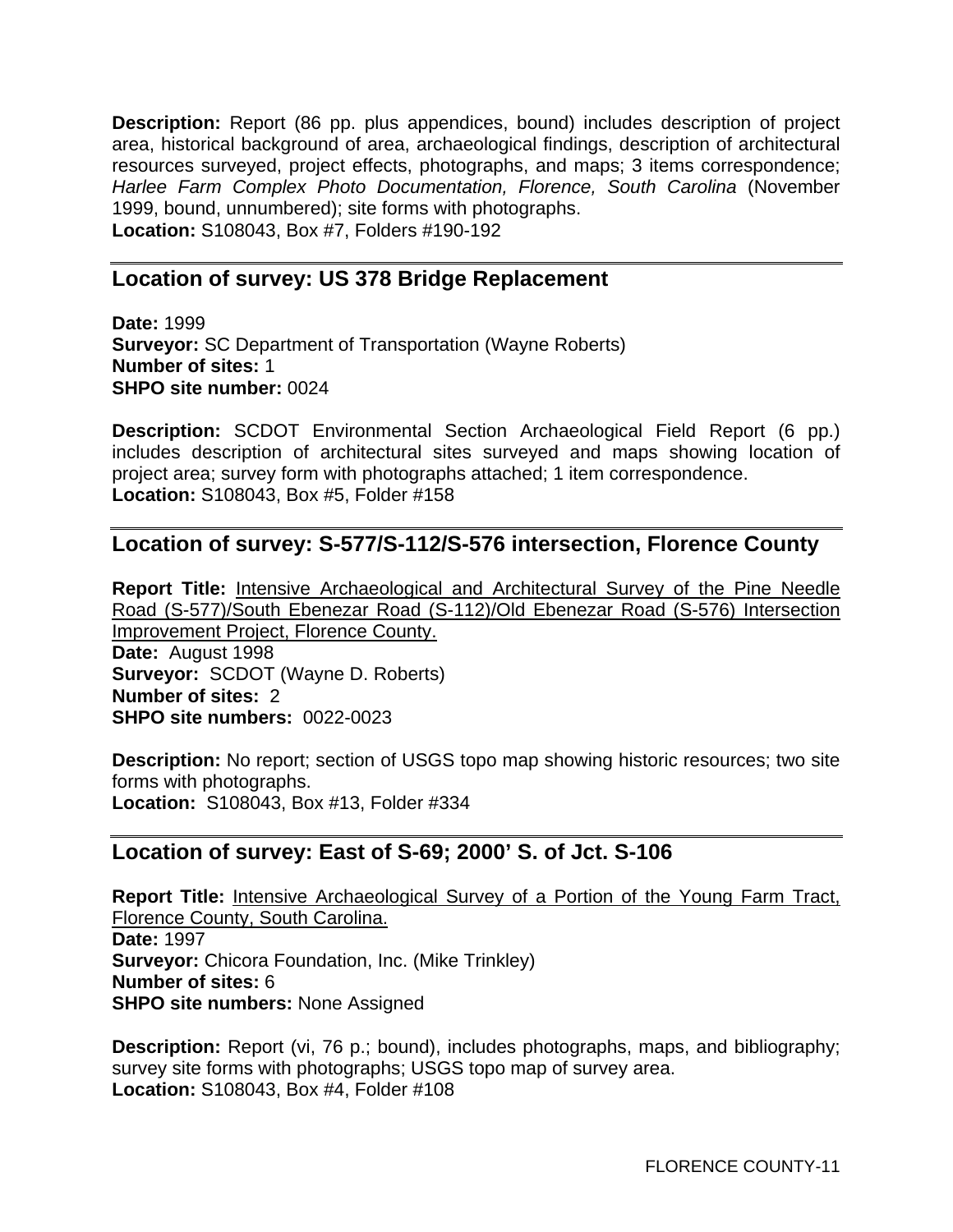# **Location of survey: N. Williston Rd. and E. Pocket Rd.**

**Report Title:** Archaeological Survey of the Proposed Honda Tract in Florence County. **Date:** 1997 **Surveyor:** Chicora Foundation (Michael Trinkley) **Number of sites:** 7 **SHPO site numbers:** None assigned

**Description:** Site forms and photographs. **Location:** S108043, Box #4, Folder #107

**Description:** Map showing general survey area, Witherspoon quad. **Location:** S108042, Map Case 12/04, Florence co., Folder #6

# **Location of survey: Kingsburg - Town**

**Report Title:** An Intensive Archaeological and Architectural Survey of the Proposed US 378/ SC 51/ SC 41/ S 57 Intersection Improvements, Kingsburg, SC. **Date:** 1995 **Surveyor:** South Carolina Department of Transportation (Darwin Ramsey-Styer) **Number of sites:** 5 **SHPO site numbers:** 0017 - 0021

**Description:** Site forms with photographs; 1 letter-sized map of showing survey area and site numbers of recorded properties; no report on file. **Location:** S108043, Box #3, Folder #93

# **Location of survey: Ashby Rd., Florence vicinity**

**Report Title:** An Intensive Cultural Resources Survey of Properties to be Impacted by the Proposed Ashby Rd. Extension Project. **Date:** 1995 **Surveyor:** New South Associates (J.W. Joseph) **Number of sites:** 1 **Survey site number:** 0016

**Description:** Site forms with photographs; one map showing project location; no report on file. **Location:** S108043, Box #3, Folder #68

# **Location of survey: Florence County - Hoffmeyer Road**

**Report Title:** An Intensive Cultural Resources Survey of the S-13, Hoffmeyer Rd. Widening, Florence Co., SC.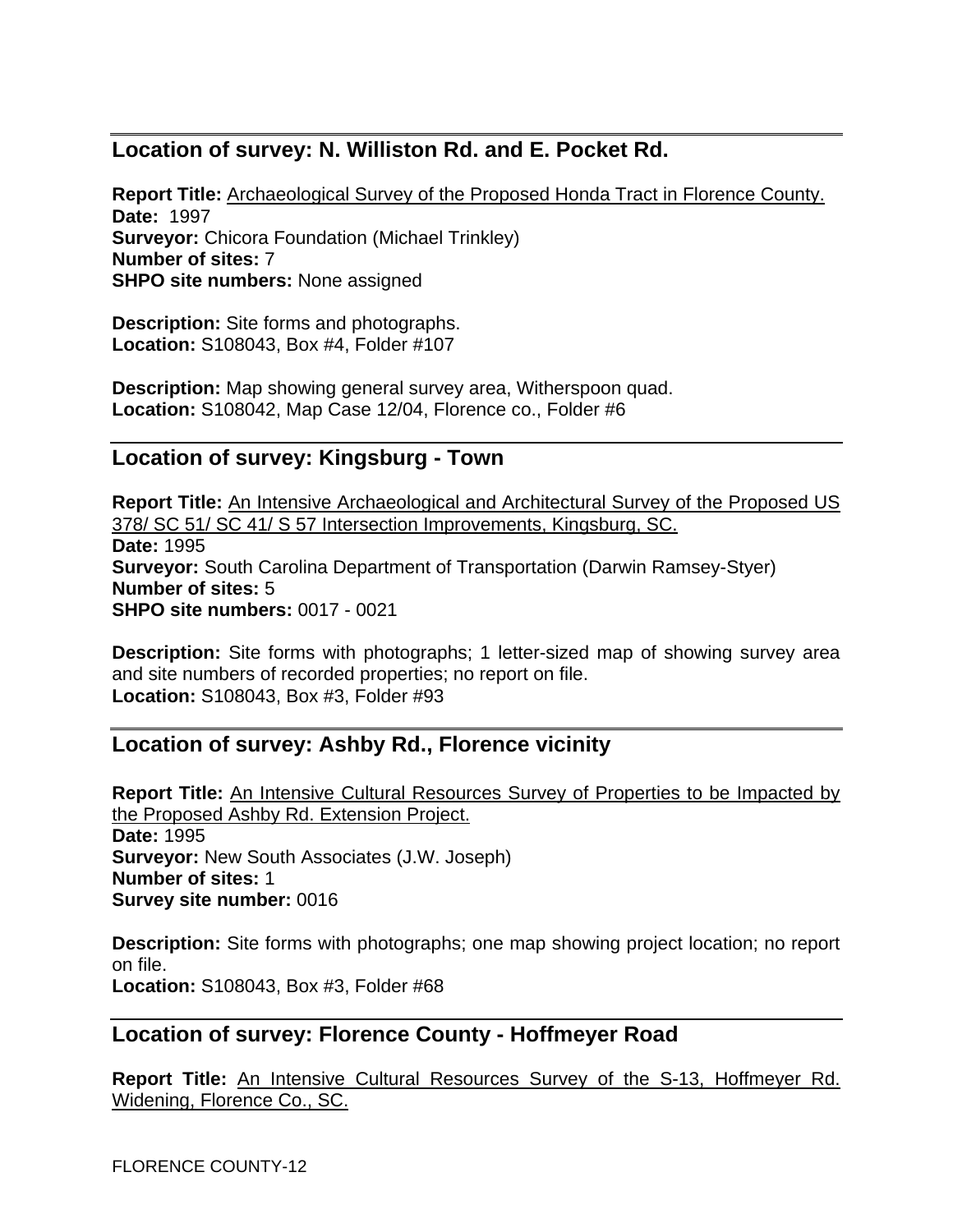**Date:** 1994 **Surveyor:** South Carolina Department of Transportation (Wayne Roberts) **Number of sites:** 2 **SHPO site numbers:** 0013 - 0014

**Description:** Site forms with photographs; three project maps showing project area and recorded archaeological/architectural sites; no report on file. **Location:** S108043, Box #2, Folder #37

# **Location of survey: 1511 Stokes Rd. ("Rosenwald Elementary School for Colored Children"), Florence**

**Date:** 1994 **SHPO site number:** 166-0015

**Description:** Site form with photographs. **Location:** S108044, Box #1, Folder #33

#### **Location of survey: Florence - City**

**Date:** 1987/1989 **Surveyor:** SHPO **Number of sites:** 447

**Description:** Report (12 p.); list of sites not mapped; inventory (24 p.); SHPO National Register evaluations (2 p.); annotated commercial auto map of Florence, showing survey areas; photo log, (15 p.); correspondence, 1989-1991, re Levy House, Holmes House, Cox House, McLeod Infirmary, Cherokee Rd. vicinity, Railroads; set of site sketches (8 p.); set of xeroxed photos (11 p.); brown envelope with clippings, 1970- 1990, re county history, also original newspaper clippings (ca 1920s-30s), re prominent local buildings; brown envelope with xeroxed letters, 1870, from War Department, re site of National Cemetery.

**Location:** S108042, Box #119

**Description:** Site forms with photos arranged by site numbers. [Negatives contain a visual record of non-contributing properties in a possible downtown Historic District.] **Location:** S108042, Box #86: site numbers. 1-208 Box #87: site numbers. 211-521

**Description:** 30 intensive city tax maps with site numbers; 7 blank city tax maps. **Location:** S108042, Map Case 12/04, Florence Co., Folder #1

**Description:** Negatives **[Restricted - contact Survey Coordinator] Location:** S108013, Box #3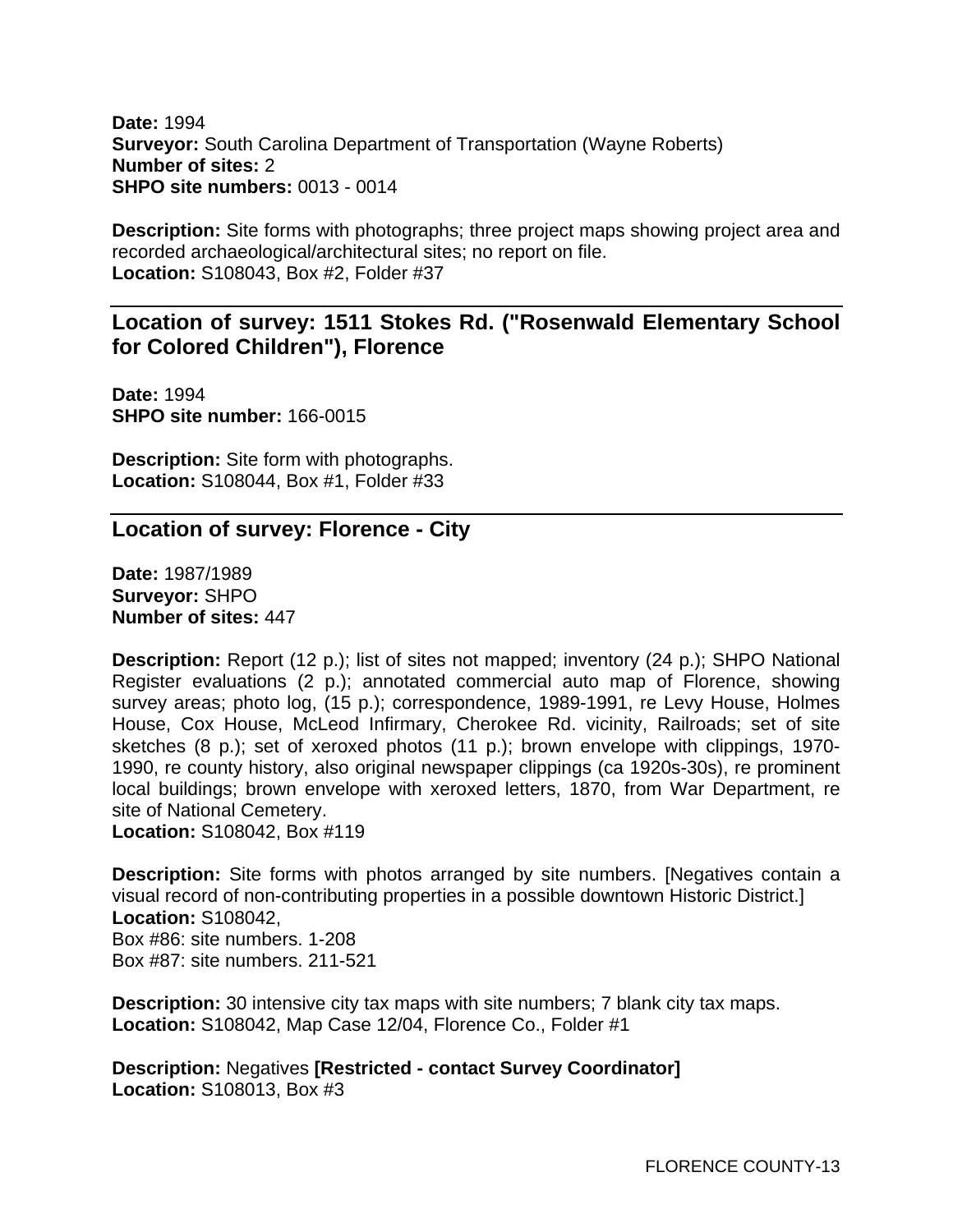# **Location of survey: Florence - County**

**Date:** 1988 See THEMATIC SURVEYS - TOBACCO RELATED PROPERTIES

#### **Location of survey: Florence (eastern section) - City**

**Date:** 1984 **Surveyor:** Pete Rogers **Number of sites:** 202

**Description:** Report (8 p.); list, map, and drawings (4 p.) of 8 City of Florence historic sites. **Location:** S108042, Box #119

**Description:** Site forms with photographs arranged generally alphabetically by street name, and street address. Site forms of sites since demolished (approx. 50) are marked with a "D." **Location:** S108042, Box #36

**Description:** City of Florence tax map (intensive). **Location:** S108042, Map Case 12/04, Florence Co., Folder #3

# **Location of survey: Johnsonville - City (Reconnaissance)**

**Date:** 1982 **Surveyor:** SHPO

**Description:** Town of Johnsonville map (reconnaissance). **Location:** S108042, Box #119

#### **Location of survey: Timmonsville - Town**

**Date:** 1982 **Surveyor:** SHPO **Number of sites:** 2

**Description:** 4 site forms; John McSween Co. Bldg., photo and survey card; Charles A. Smith House, survey card only; and Cannon House, photograph only. **Location:** S108042, Box #36

**Description:** Town of Timmonsville map (reconnaissance). **Location:** S108042, Map Case 12/04, Florence Co., Folder #4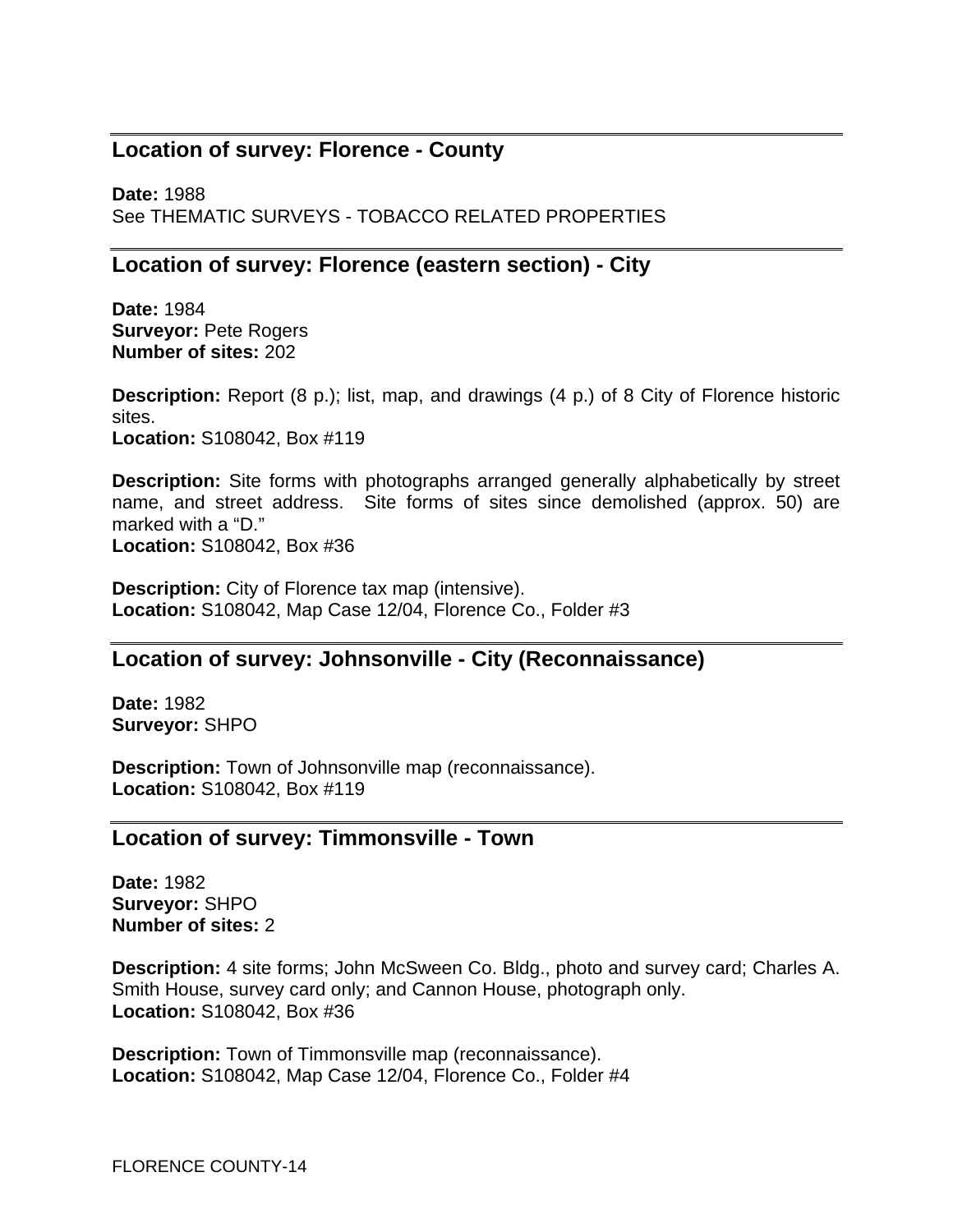# **Location of survey: Florence - City**

**Date:** 1981 **Surveyor:** C. Smith

**Description:** 10 intensive neighborhood maps with site numbers; inventory (35 p.) Cheves, Church, and Dargan Street District; set of xeroxed photos with street address (18 p.); set of xeroxed survey site forms (35 p.), 2 to a page; historic resources inventory (20 p.); "Historic Preservation Plan for Neighborhood Four" (42 p.), with addresses, xeroxed photos, and assessments; set of National Register Nominations for 3 districts and 4 individual properties, including descriptions and significance; 3 correspondence, re Florence survey. **Location:** S108042, Box #119

#### **Location of survey: Florence - County**

**Date:** 1980 **Surveyor:** Florence County Historic Commission

**Description:** Driving tour, vicinity of Francis Marion College, (2 p.) with map; xerox of sketched map, Browntown-Waccamaw Johnsonville vicinity. **Location:** S108042, Box #119

#### **Location of survey: Florence - County**

**Date:** 1972/1982 **Surveyor:** SHPO

**Description:** 21 site forms, from Florence, Johnsonville vicinity, Claussen Crossroads, Mount Hope Cemetery, Pamplico, Mars Hill (Mars Bluff). **Location:** S108042, Box #36 **Description:** Intensive level survey on general highway map. **Location:** S108042, Map Case 12/04, Florence Co., Folder #5

#### See also REGIONAL SURVEYS - PEE DEE

**Report Title:** Historic Preservation Survey and Plan. **Library call number:** F 277 .P3 R4 **Date:** 1972 **Surveyor:** Pee Dee Regional Planning and Development Council

**Description:** Report (120 p.), maps, photos. **Location:** S108042, Box #117

**Description:** Other negatives **[Restricted - contact Survey Coordinator]**